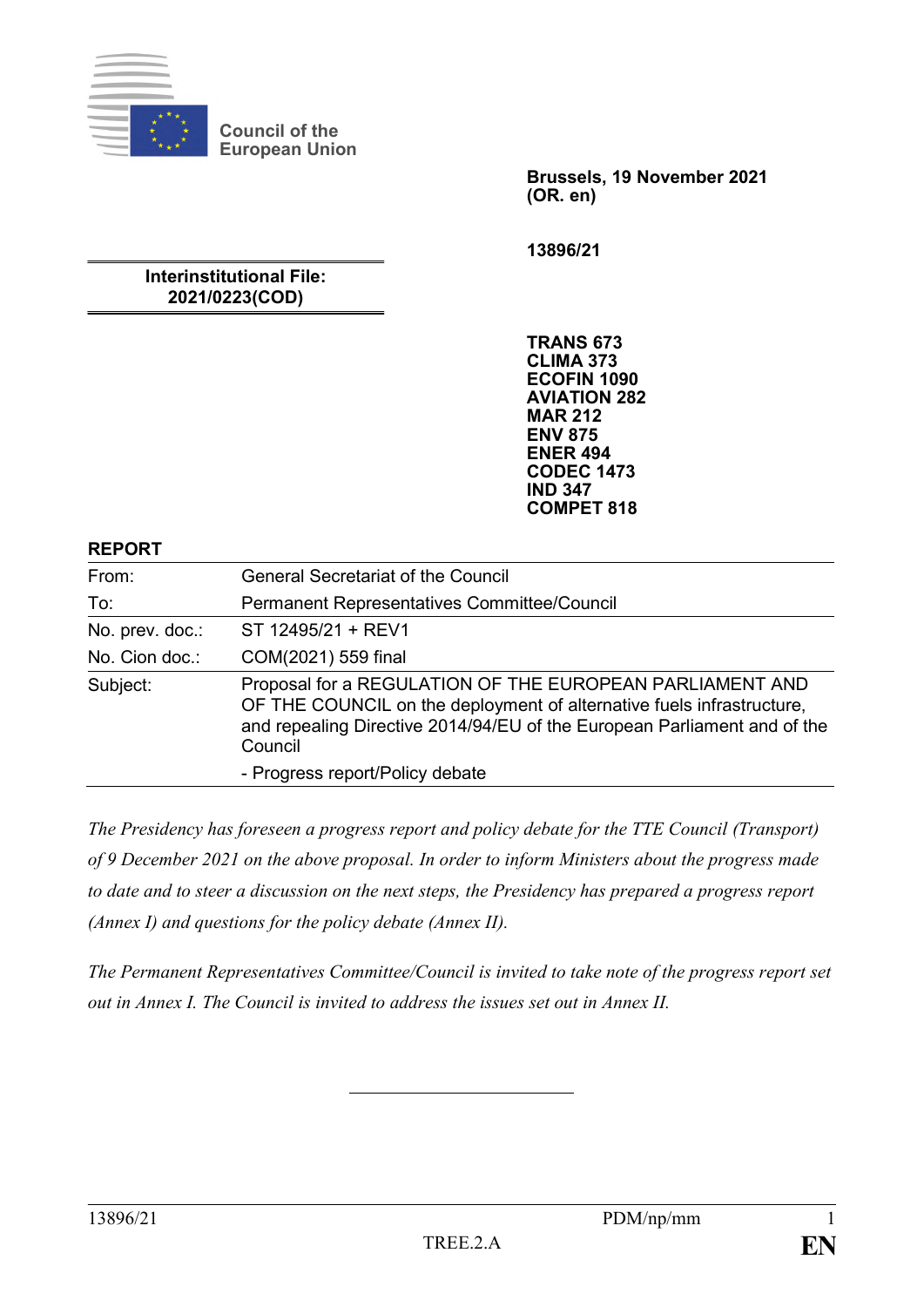## **I. INTRODUCTION**

The Commission submitted the proposal for a Regulation on the deployment of alternative fuels infrastructure (AFIR) to the European Parliament and to the Council on 14 July 2021 as part of the 'Fit for 55' package**<sup>1</sup>** aimed at making the EU's climate, energy, land use, transport and taxation policies fit for achieving the EU target of a net domestic reduction of at least 55% in greenhouse gas emissions by 2030 compared to 1990.

The objective of the 'Fit for 55' package is to deliver on the targets agreed in the European Climate Law<sup>2</sup> so as to fundamentally transform the economy and society for a fairer, greener and more prosperous future. Reducing emissions in the next decade is crucial to Europe becoming the world's first climate-neutral continent by 2050 and making the European Green Deal a reality.

In order to reach the goal of putting the EU on a path to becoming climate neutral by 2050, a reduction of approximately 90% emissions in transport would be needed. The above proposal would play a pivotal role in this transformation, since its main objective is to support a union wide deployment of publicly accessible recharging and refueling infrastructure for alternative fuels in road transport, aviation and watterborne sector.

The objective of this proposal is threefold:

- (i) to ensure that there is a sufficient infrastructure network for the (re)charging or (re)fuelling of road vehicles or vessels with alternative fuels;
- (ii) to provide alternatives to the use of on-board engines (powered by fossil fuels) for vessels at berth or stationary aircraft, and
- (iii) to ensure full interoperability and user friendliness of the infrastructure.

1

<sup>&</sup>lt;sup>1</sup> The package consists of twelve Commission proposals in the field of energy, environment, taxation, trade and transport; additional proposals in the field of energy policy are still expected before the end of this year. Three legislative proposals are directly related to transport policies: the above proposal, ReFuel Aviation and FuelEU Maritime.

<sup>&</sup>lt;sup>2</sup> Regulation (EU) 2021/1119 of the European Parliament and of the Council of 30 June 2021 establishing the framework for achieving climate neutrality and amending Regulations (EC) No 401/2009 and (EU) 2018/1999 ('European Climate Law') (OJ L 243, 9.7.2021).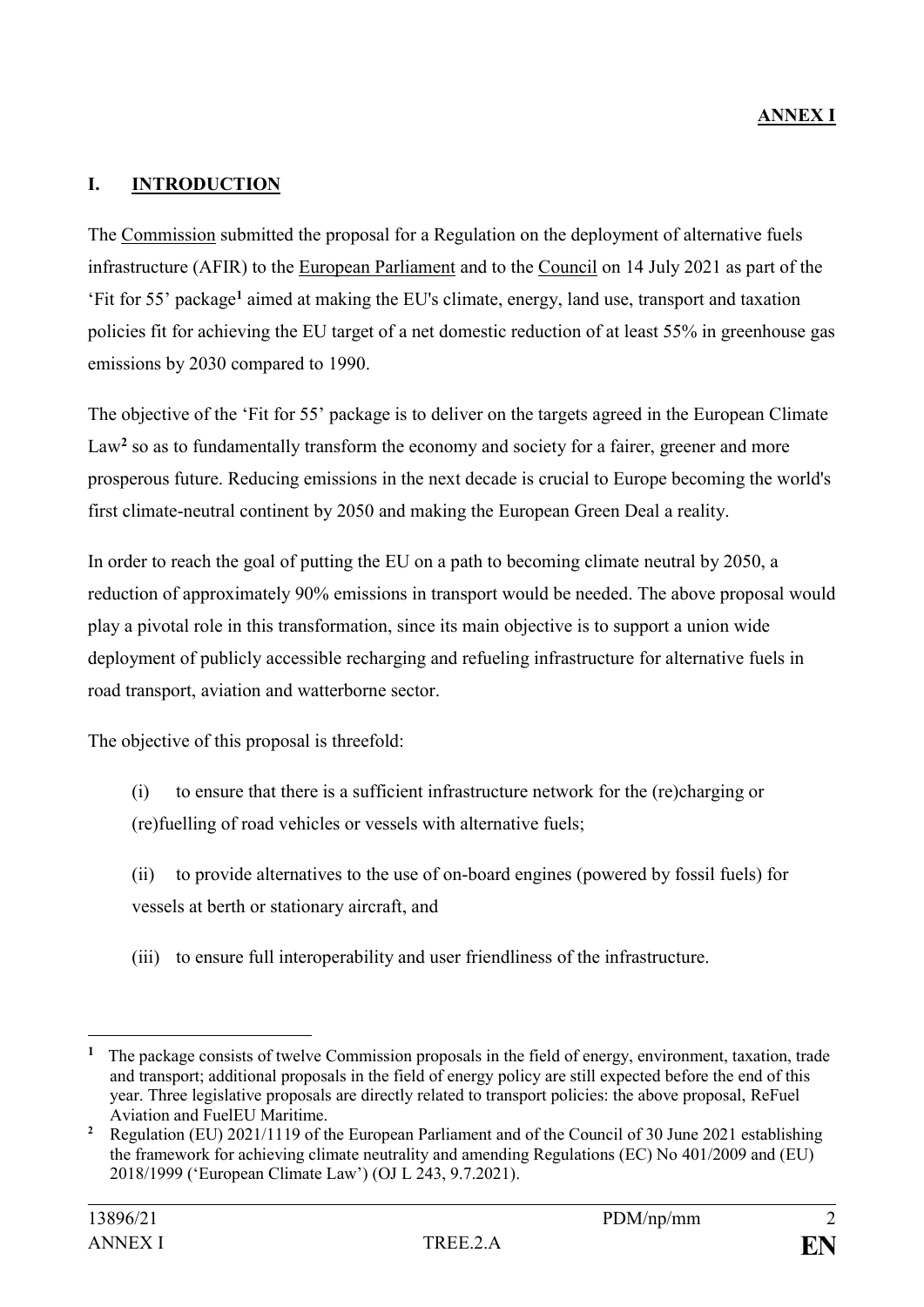The above proposal has interlinkages with other proposals of the 'Fit for 55' package. In particular, this proposal is strongly interlinked to the proposal for revising the Regulation on CO2 emission performance standards for cars and vans and the proposal for revising the Regulation on CO2 emission performance standards for heavy-duty vehicles, which is foreseen for 2022. e. The pace of deployment of the (re)charging pools and (re)fuelling stations as well as their interoperability and user friendliness will influence the uptake of zero- and low-emission vehicles. At the same time, AFIR has linkages to FuelEU maritime, but is also of relevance to emission reduction in aviation. Moreover, the proposal defines alternative fuels in coherence with the provisions of the proposal for the revision of the Renewable Energy Directive.

# **II. WORK AT OTHER INSTITUTIONS**

The European Parliament has designated the Committee on Transport and Tourism (TRAN) as the committee responsible for this proposal and Mr Ismail Ertug (DE, S&D) as the rapporteur.

The European Economic and Social Committee and the Committee of the Regions have not adopted their opinions on the proposal yet.

## **III. WORK WITHIN THE COUNCIL AND ITS PREPARATORY BODIES**

During the Slovenian Presidency, a significant number of meetings at the level of the Working Party on Intermodal Questions and Networks have dealt with the above proposal. To date, fourteen meetings have been fully or partially devoted to the examination of the impact assessment, an article-by-article examination of the proposal and the examination and discussion on a consolidated Presidency compromise**<sup>3</sup>** .

Additionally, the AFIR proposal was addressed in the framework of a broader exchange of views on the three transport-related files of the 'Fit for 55' package which has been held at the meeting of the Permanent Representatives Committee on 12 November 2021.

The topic of infrastructure for alternative fuels was also addressed at the informal ministerial meeting in Slovenia in September 2021.

<sup>&</sup>lt;u>.</u> **<sup>3</sup>** ST 12495/21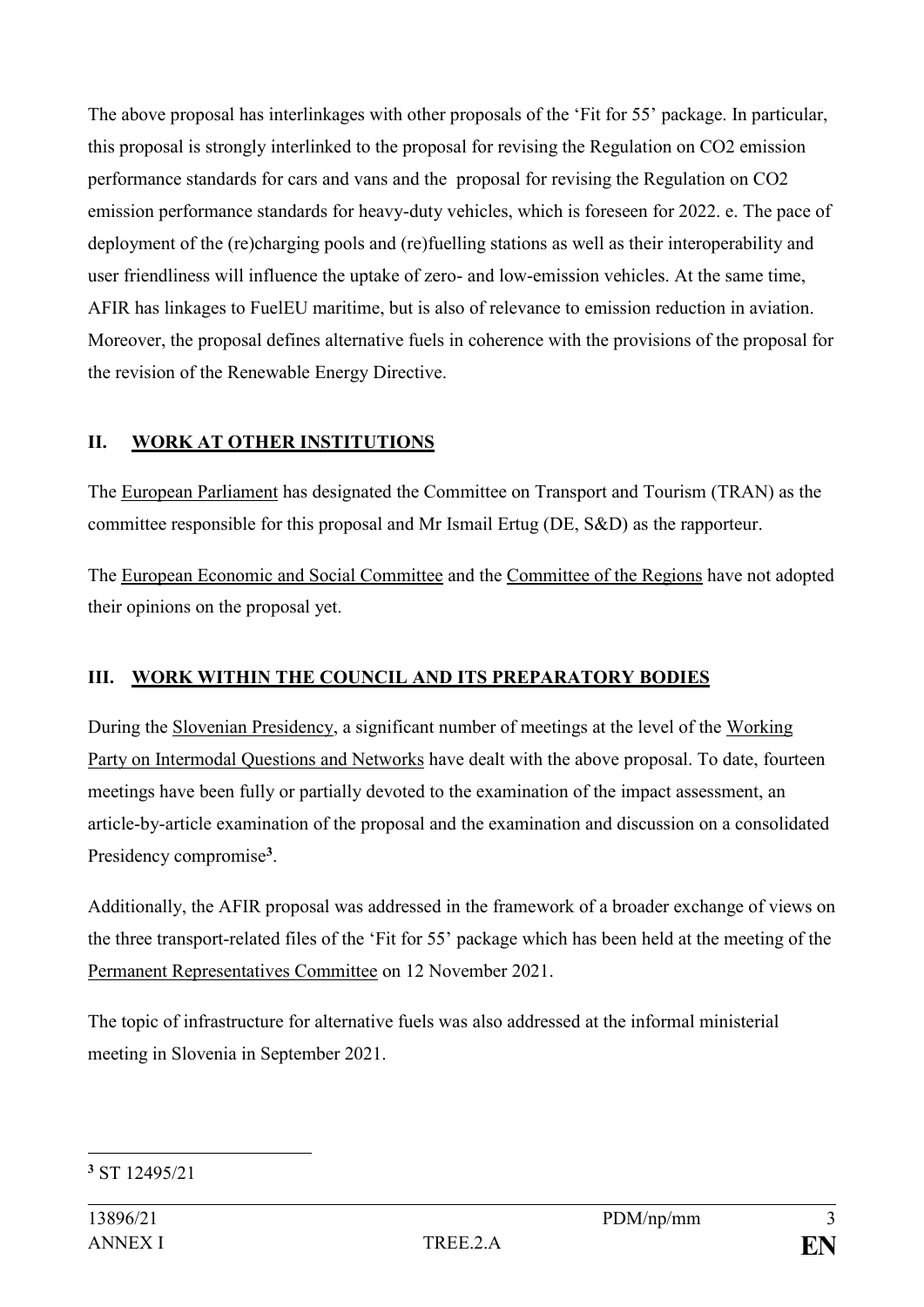The Slovenian Presidency also prepared report ST 13977/21 aiming to provide an overall state of play and overview of progress made not only on this proposal but overall on the "Fit for 55" package. The report focuses on its horizontal aspects, such as interlinkages between proposals, and the main issues raised in discussions so far. This report has been distributed to all Council formations responsible for the different proposals of the package as a background document.

# **IV. MAIN POLITICAL ISSUES AND PROGRESS**

The discussion has shown a broad support to the objectives and principle approach of the proposal. However, it has also shown that the proposal is complex because of technical aspects and different political points of view. Also because certain aspects rely on future developments that are not always easy to anticipate to their full extent as for example the definition of urban nodes in the expected revision of TEN-T regulation. Therefore, further time is needed for its proper examination.

The examination of the proposal has shown that it is important to ensure that users can be sure of the capacity and availability of sufficient infrastructure for alternative fuels before they decide to buy and use alternatively fuelled vehicles or vessels. The deployment of (re)charging or (re)fuelling infrastructure needs to be accelerated to follow the expected speed of sales of such vehicles and vessels, otherwise those vehicles and vessels will not be marketable and their uptake will be delayed. It is equally important to provide clean alternatives for fossil fuel-powered vessels at berth in ports and for aircraft in commercial use stationary at gates or at outfield positions.

The examination further shows that more time is required to fully analyse the details of the proposal on the basis of all supporting studies that are not yet publicly available. Furthermore, more work is needed to fine-tune technical requirements and to get a better view on the development of future standards in particular as to better understand future developments in the market of road transport vehicles in the heavy-duty segment.

Different possibilities as regards ad-hoc payments and roaming have been discussed. Ad-hoc payment is seen as an important function that should be available at recharging points, and could complement the contract-based payments for recharging and refuelling on publicly accessible infrastructure.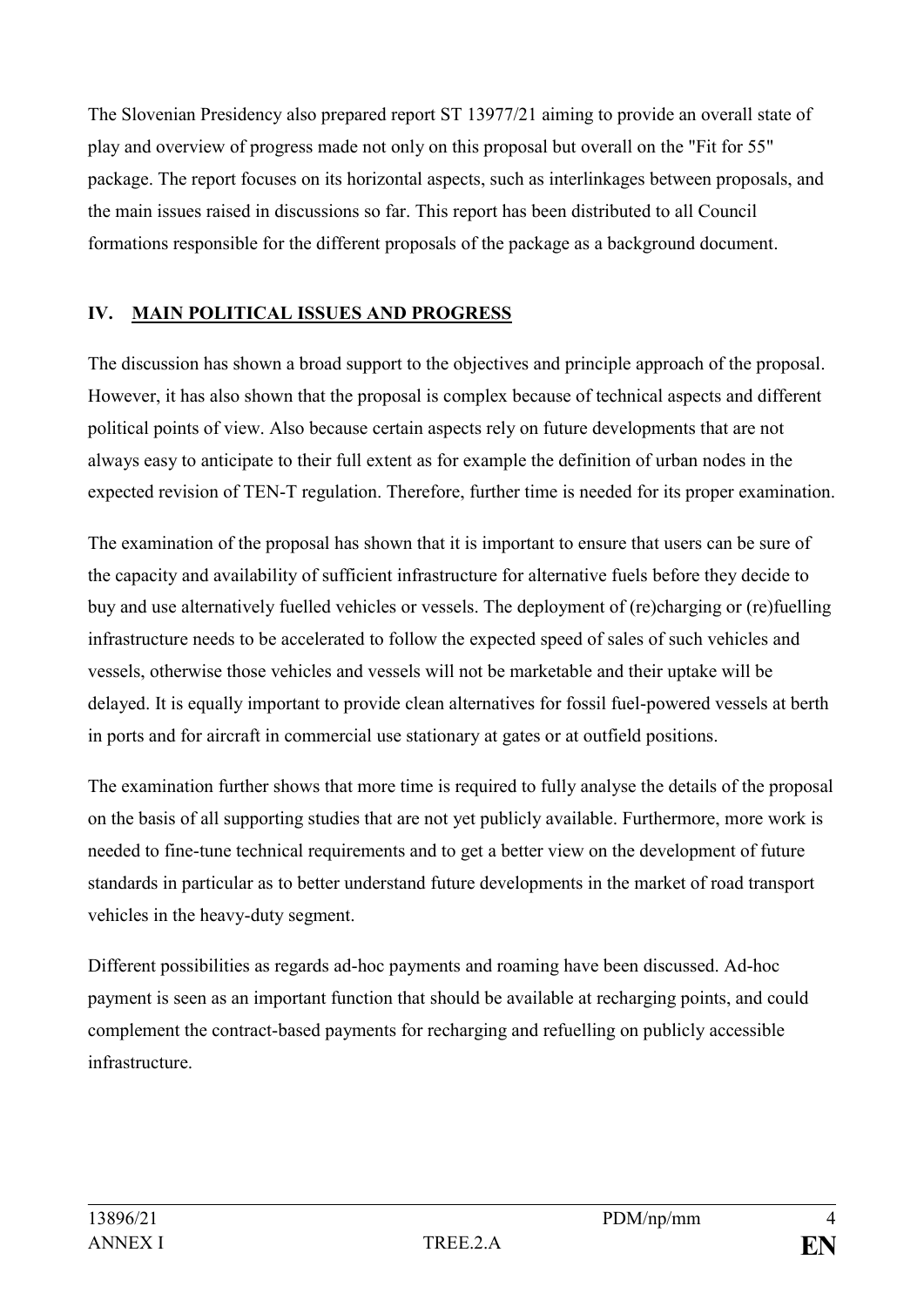Member States understand the importance of monitoring the developments, both of the current and the future technologies. This will also be important for deciding when and how the legislation would need to be updated in view of market development and technological innovations. Still, it will be important to find a balance between the level of detail of such national policy frameworks and the frequency of their updates.

# **V. CONCLUSIONS**

Based on the work carried out so far, the Presidency draws the following conclusions:

- 1. Member States generally agree with the objectives of the proposal.
- 2. However, specific aspects needs further work and consideration:
	- specific circumstances in Member States, related to traffic density and geographical coverage;
	- the level of ambition for each of the traffic modes and the different segments;
	- requirements for payments services, both for recharging and refuelling of road transport vehicles;
	- the national policy frameworks and how to ensure the added value of reporting on these plans;
- 3. While the Presidency considers that the first compromise text is an important step, further work is therefore necessary, in order to make substantial progress on this proposal.

In the light of the above, the Permanent Representatives Committee and the Council are invited to take note of this progress report made on the work regarding the proposed revision to the Regulation on the deployment of alternative fuels infrastructure.